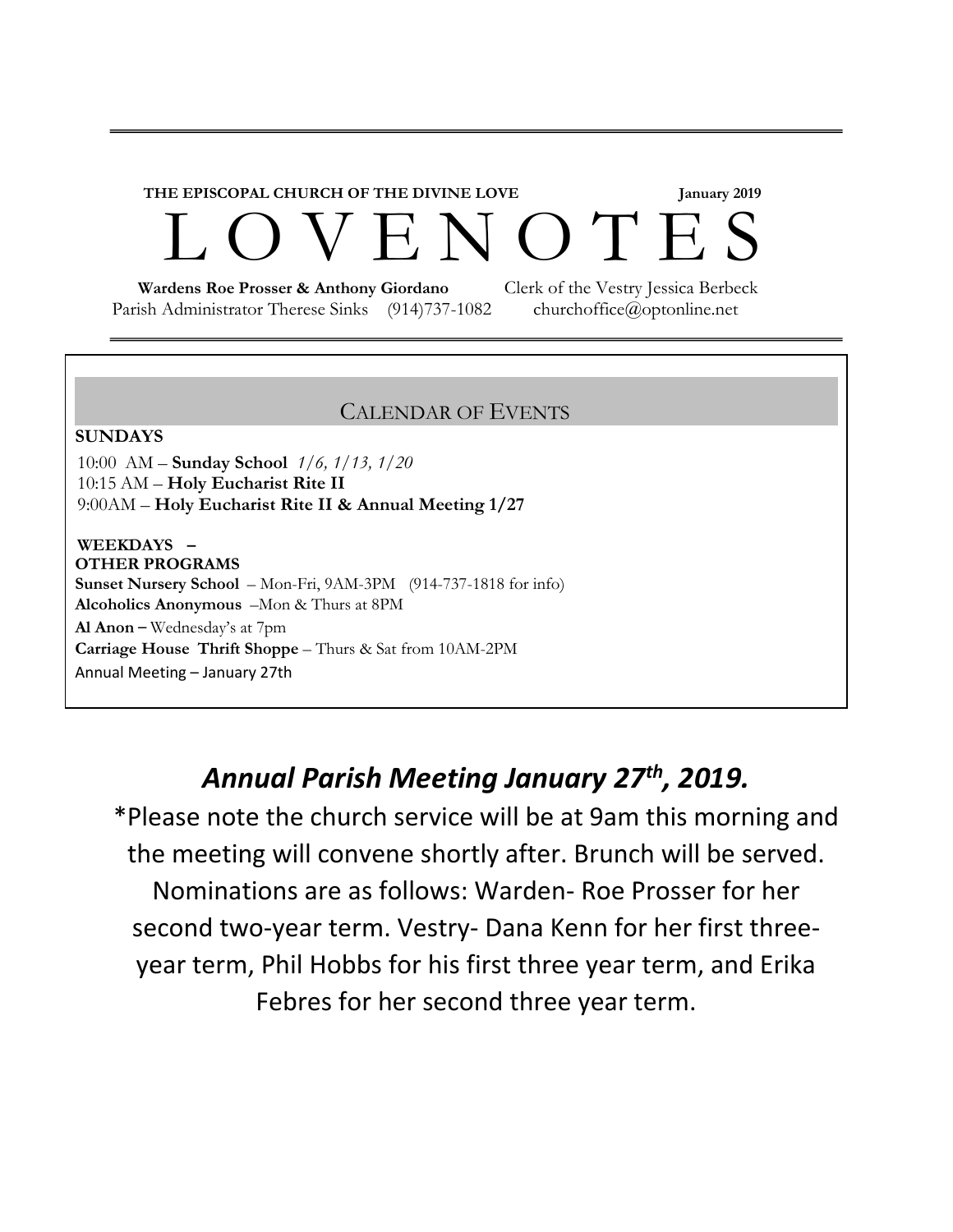Requirements for Serving on the Vestry in an Episcopal Parish (and for voting at an Annual Election) According to Canon Law and the Religious Corporations Act of The State of New York (1817)

1) Must be 18 years old or older

- 2) Must be a "member" of the Parish. This is defined as having been baptized in/and/or confirmed in the parish or by having been officially transferred into the parish from another Episcopal parish where they had been baptized and/or confirmed ; or by having been received (by the bishop) into the parish from another denomination with which we are in Communion.
- 3) Must be a giver "of record" to the mission of the parish for at least the year previous to the Annual Election. (This means a pledger)
	- a) Must be a "Regular" attender at the Divine Liturgy. "Regular" is defined as *EVERY* Sunday. "Except for serious cause prevented."

Submitted by The Reverend Mtr. Sharon Clayton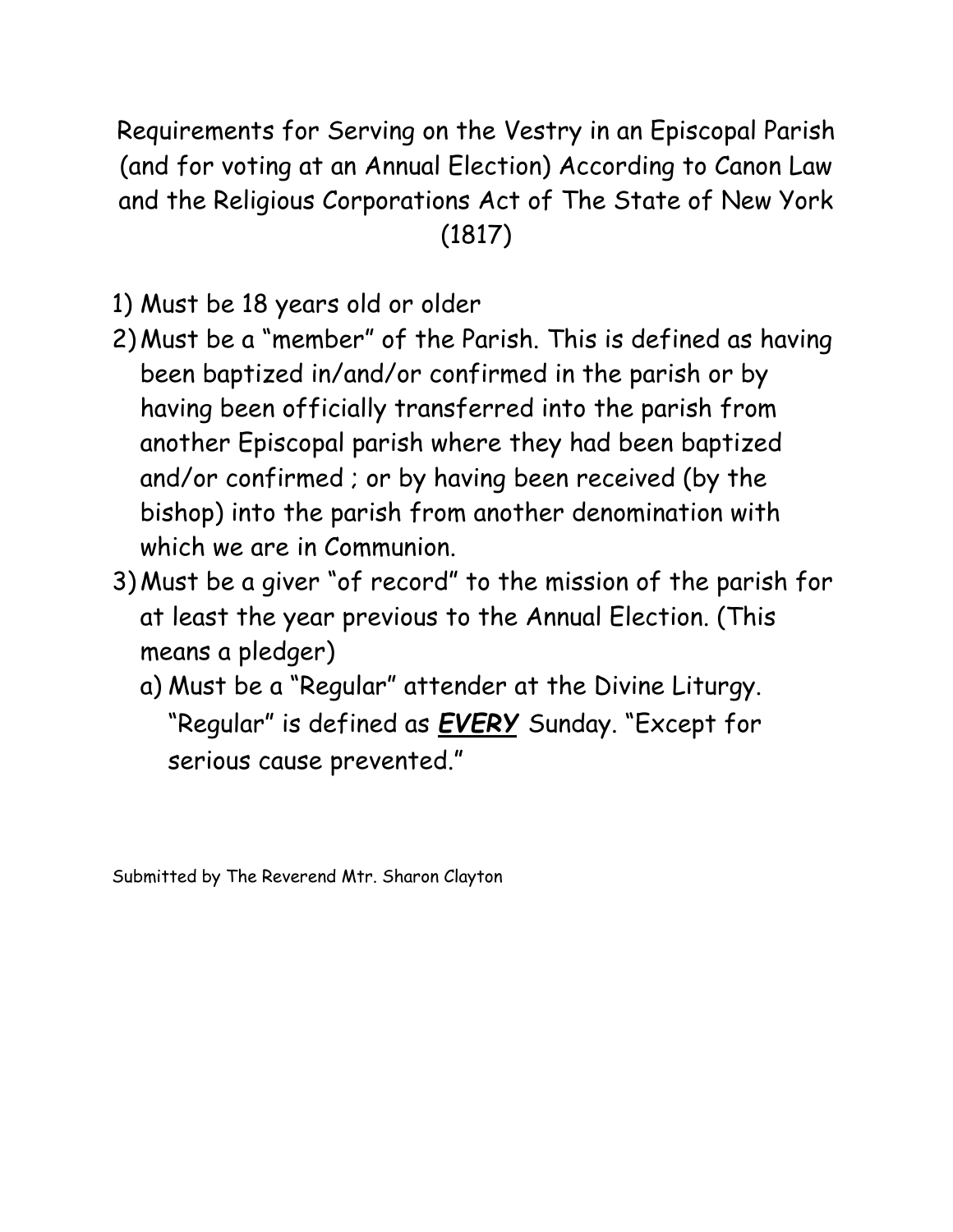#### Happy New Year from Sunset Nursery School!

Welcome 2019! Sunset reopened its doors on January 2 from the Christmas break with wonderful expectations of what the New Year will bring us. The children were so happy and excited to see their friends and teachers again. We also welcome some new children and families who've just joined our program.

January is the half way point of the school year! A lot of wonderful things will be happening during the second half of the year; such as the art show and family day to name a few. When the children return, they will be coming back to new additions in each of the areas. There will be new puzzles, books, dolls, dress up clothing, cars, science and math manipulatives, and more. We love to keep them interested in the centers and by switching out the material and manipulatives, we can do just that. This month we will also be working on our evaluations. This helps us to keep on track with the benchmarks and goals that we have set for our curriculum. It is a busy time of year, but we do keep it light and fun for the children. The assessments will be sent home at the end of January.

Please keep in mind, enrollment for our 2019-2020 school year has begun! Classes have filled quickly in years past and we expect it to be no different this year. The families already in the school can select their classes first and then we add the people on the wait lists that we've been compiling. Registration is on a first-come, first-serve basis so don't delay in signing your child up as soon as possible.

Thank you for your continued support for our school. The teachers and I wish you all a happy and healthy new year!

Melissa Wassil,

**Director**